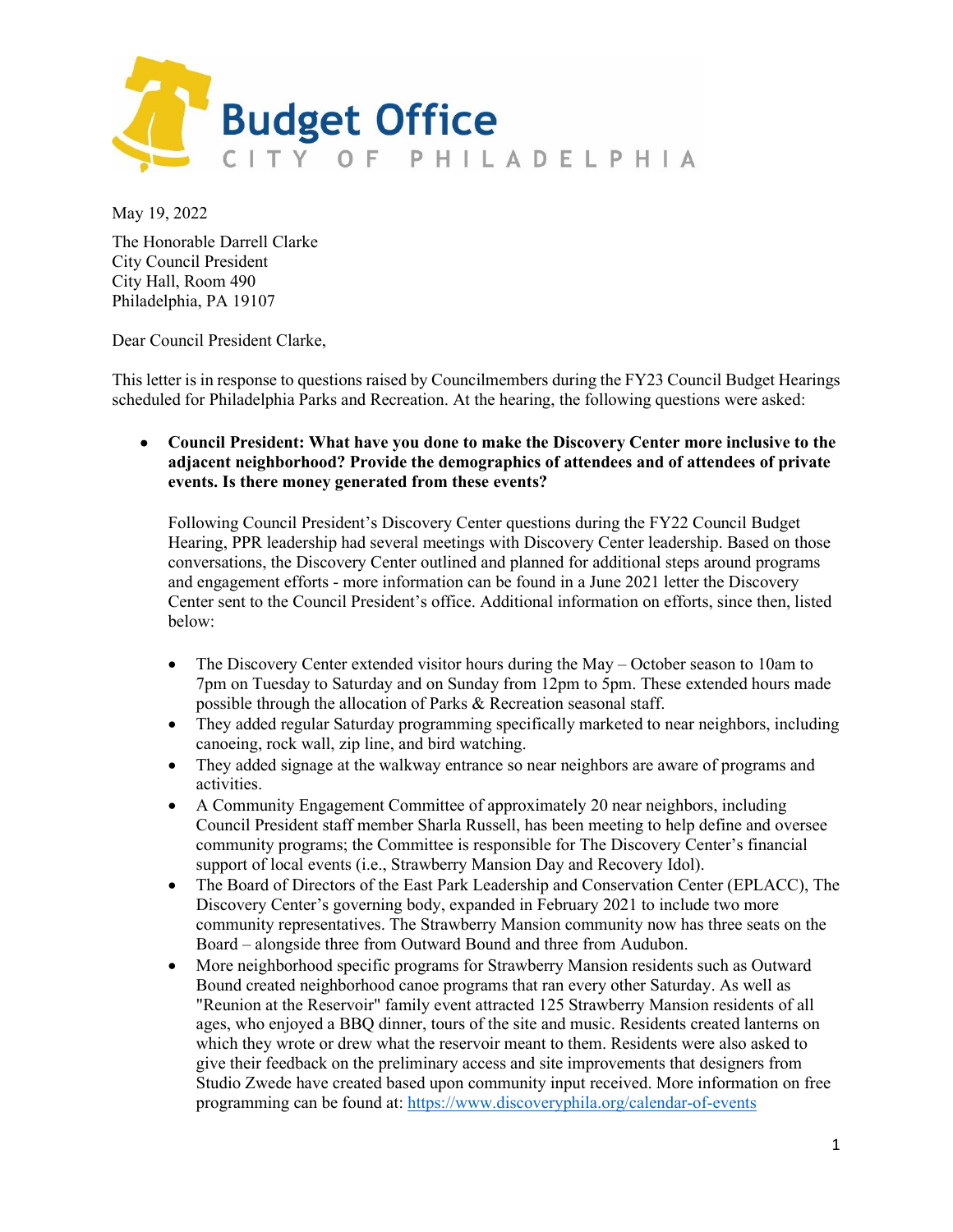

- Children from neighborhood day camps--including PAL, Project Home and Mander Rec Center—frequently visited The Discovery Center. Audubon staff provide programming for the children. Mander's camp visits every Friday.
- Nearby zip codes get a discount on space rentals, ranging from \$20/hr to \$75/hr, or free use of the space and are the majority of the people renting The Discovery Center for private events such as baby showers, birthday parties, family reunions, and other celebrations. More details can be found here: [https://www.discoveryphila.org/neighbor-rentals.](https://www.discoveryphila.org/neighbor-rentals) To date over 160 community groups have used meeting rooms free of charge.
- More information on space use/rentals and public programming can be found here: https://docs.google.com/document/d/12WJMm\_hnTr4RC8iRyEuoWw5o3fNd0nbJbe9dai7no [FQ/edit?usp=sharing](https://docs.google.com/document/d/12WJMm_hnTr4RC8iRyEuoWw5o3fNd0nbJbe9dqi7noFQ/edit?usp=sharing)
- To date, Philadelphia Outward Bound School has served 3,160 students most of them Philadelphia public and charter school students – at The Discovery Center; Outward Bound hired an Associate Director of Community Engagement and a roster of 12+ youth-serving nonprofits in North Philadelphia now comprise a significant portion of the audience. To date, Audubon has engaged 1,790 participants in educational programs at the site, including public programs co-presented with Outward Bound.
- Two Strawberry Mansion residents are employed at The Discovery Center. In addition, the Discovery Center is a training site for PowerCorps crews, and we sponsor two fellows for onthe-job work experience year-round.
- **CM Gilmore-Richardson: Send us a list of what you need for the urban agriculture and tree plan to implement recommendations.**

Please see below.

- Philly Tree Plan: \$1,809,828
	- o Class 100 \$978,778 (including 18 FTEs)
	- o Class 200 \$689,450
	- o Class 300 \$18,700
	- o Class 400 \$122,900
- Urban Agriculture Plan: \$290,980
	- o Class 100 \$256,590 (including 3 FTEs)
	- o Class 200 \$390
	- o Class 300 \$29,500
	- o Class 400 \$4,500
- **CM Gauthier: How many rec centers have three full time staff members, how many have two, and how many have just one? How many are filled and vacant? Can you identify what neighborhoods these are in?**
	- 49 rec centers have three full time staff members
	- 10 rec centers have two full-time staff
	- 16 rec centers have two full time staff with the support of one part time staff member
	- 37 rec centers have one full time staff member with the support of a part-time staff members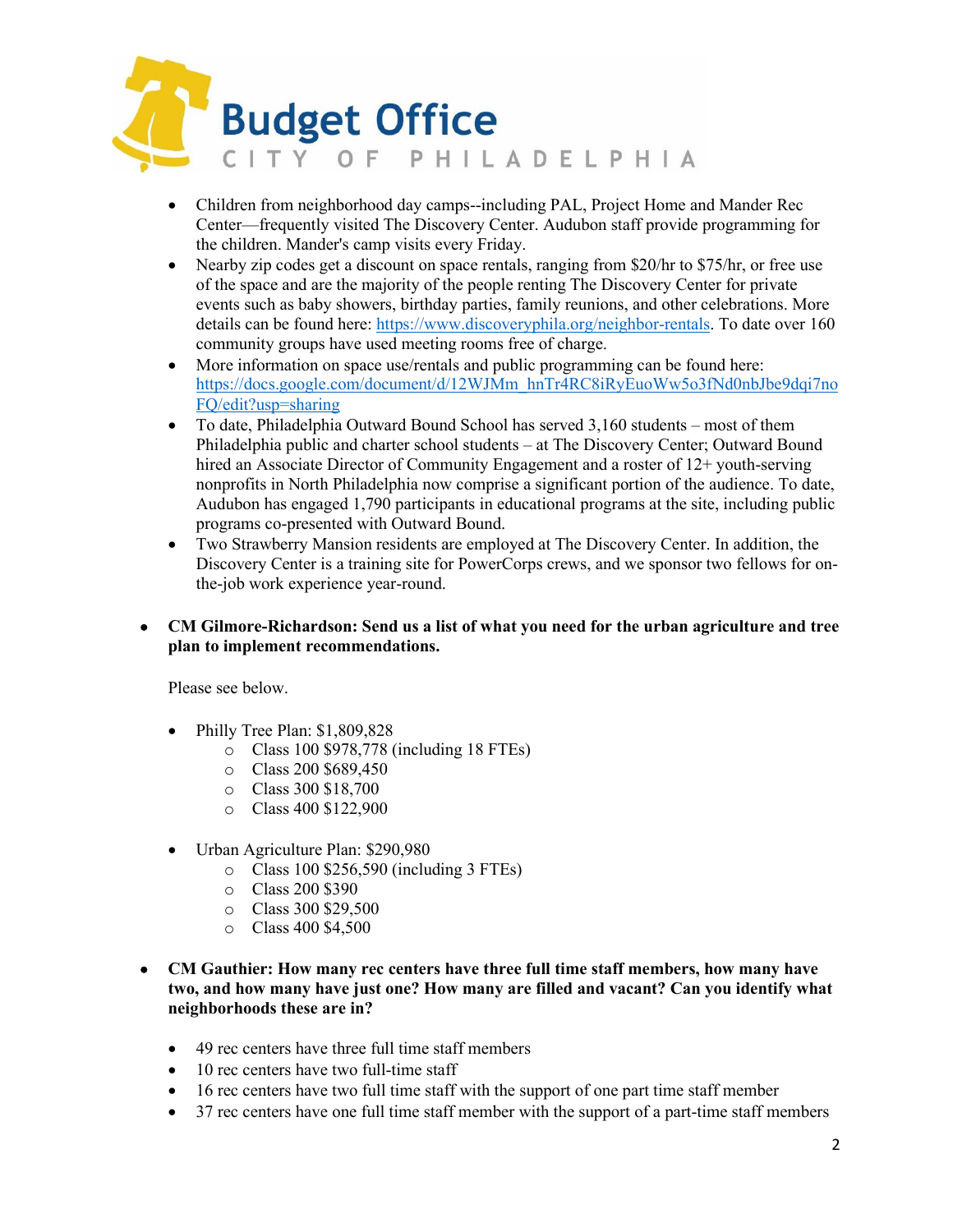

• 11 rec centers have only one full time staff member.

Attachment A includes rec centers and their corresponding zip codes.

Please contact my office for further information.

Thank you,

Kathryn Ott Lovell Commissioner Parks and Recreation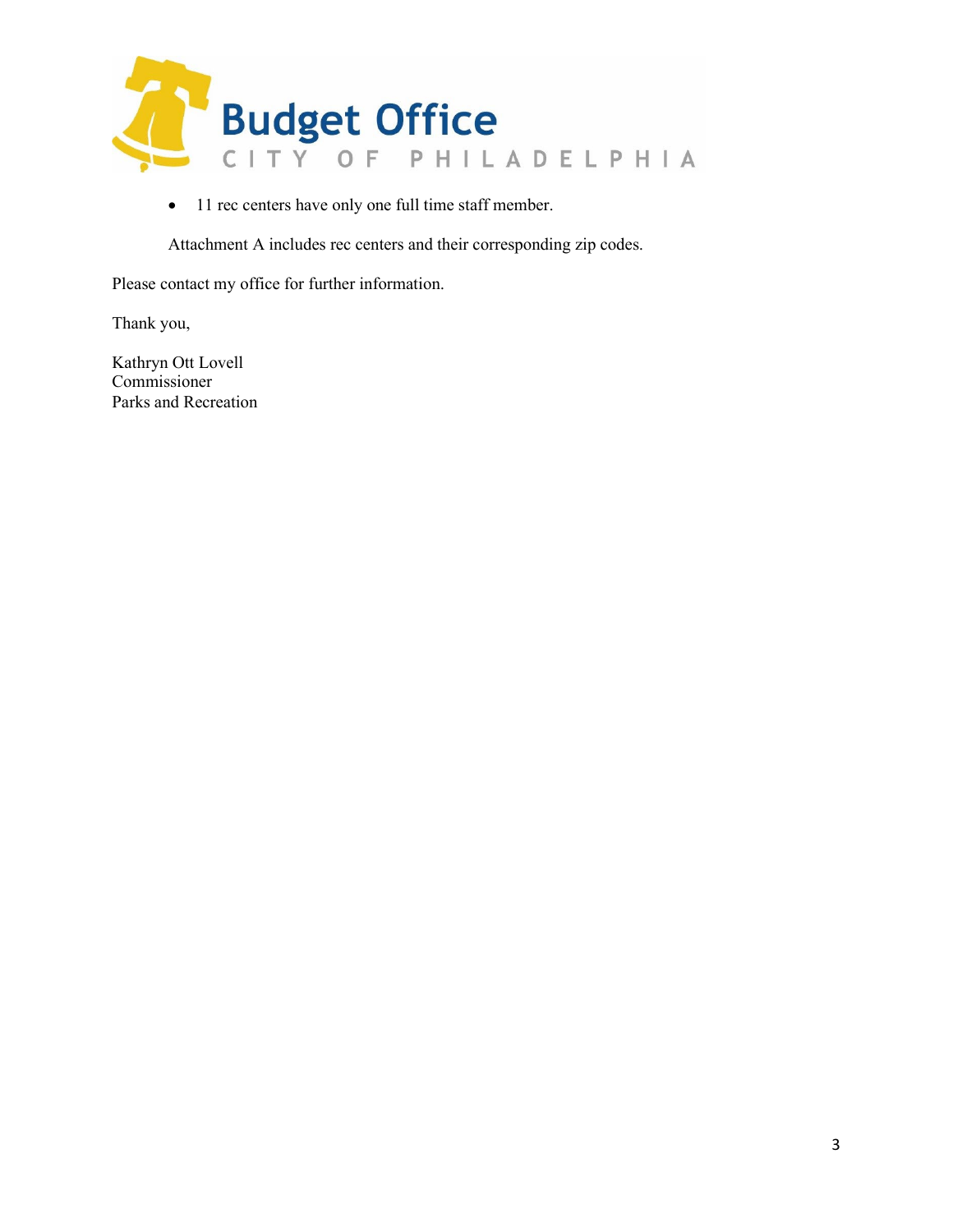## **Appendix A**

| Zip Code | 3 Full Time Staff   | Zip Code | 2 Full Time Staff |       |                   |       | Zip Code 2 Full Time Staff/1 Part Zip Code 1 Full Time Staff/1 Part Zip Code |       | 1 Full Time Staff |
|----------|---------------------|----------|-------------------|-------|-------------------|-------|------------------------------------------------------------------------------|-------|-------------------|
|          |                     |          |                   |       | <b>Time Staff</b> |       | <b>Time Staff</b>                                                            |       |                   |
|          |                     |          |                   |       |                   |       |                                                                              |       |                   |
| 19111    | Fox Chase           | 19136    | Ramp              | 19116 | Boyle             | 19154 | Fitzpatrick                                                                  | 19114 | Mitchell          |
| 19152    | Pelbano             | 19124    | McIlvaine         | 19154 | Chalfont          | 19116 | Gifford                                                                      | 19135 | Dorsey            |
| 19136    | Pennypack EEC       | 19126    | Sturgis           | 19154 | Junod             | 19115 | Hayes                                                                        | 19144 | Wister            |
| 19111    | Jardel              | 19127    | Venice Island     | 19154 | Picariello        | 19114 | Jacob                                                                        | 19121 | Amos              |
| 19136    | Mayfair             | 19121    | Mander            | 19111 | Tarken            | 19115 | Lackman                                                                      | 19140 | Jerome Brown      |
| 19135    | Disston             | 19104    | Lee               | 19144 | Happy Hollow      | 19135 | American Legion                                                              | 19122 | 8th and Diamond   |
| 19135    | Vogt                | 19139    | West Mill Creek   | 19129 | McDevitt          | 19149 | Lower Mayfair                                                                | 19104 | Miles Mack        |
| 19111    | Lawncrest           | 19131    | Conestoga         | 19138 | Awbury            | 19135 | Roosevelt                                                                    | 19130 | Clemente          |
| 19149    | Max Myers           | 19142    | James Finnegan    | 19144 | Mallery           | 19136 | Holmesburg                                                                   | 19142 | MCCreesh          |
| 19120    | Feltonville         | 19147    | Hawthorne         | 19125 | Fishtown          | 19126 | Morris Estate                                                                | 19139 | Sayre             |
| 19124    | Houseman            |          |                   | 19124 | Gambrel           | 19120 | Cherashore                                                                   | 19153 | Eastwick          |
| 19140    | <b>Hunting Park</b> |          |                   | 19125 | Cione             | 19124 | Piccoli                                                                      |       |                   |
| 19124    | Simpson             |          |                   | 19130 | Lloyd Hall        | 19120 | Zeihler                                                                      |       |                   |
| 19138    | <b>Belfield</b>     |          |                   | 19147 | Capitolo          | 19124 | Ferko                                                                        |       |                   |
| 19150    | Emmanuel            |          |                   | 19122 | Towey             | 19128 | Houston                                                                      |       |                   |
| 19150    | Finley              |          |                   | 19147 | <b>Shot Tower</b> | 19119 | <b>Mount Airy</b>                                                            |       |                   |
| 19128    | Hillside            |          |                   |       |                   | 19124 | Carmella                                                                     |       |                   |
| 19128    | Kendrick            |          |                   |       |                   | 19133 | 12th/Cambria                                                                 |       |                   |
| 19138    | Lonnie Young        |          |                   |       |                   | 19140 | Schmidt                                                                      |       |                   |
| 19142    | <b>Simons</b>       |          |                   |       |                   | 19133 | Nelson                                                                       |       |                   |
| 19118    | Watertower          |          |                   |       |                   | 19122 | Penrose                                                                      |       |                   |
| 19144    | Waterview           |          |                   |       |                   | 19130 | Francisville                                                                 |       |                   |
| 19118    | Wissahickon EEC     |          |                   |       |                   | 19131 | Parkside                                                                     |       |                   |
| 19137    | <b>Bridesburg</b>   |          |                   |       |                   | 19139 | Laura Sims                                                                   |       |                   |
| 19134    | Cohox               |          |                   |       |                   | 19143 | 48th/Woodland                                                                |       |                   |
| 19134    | Samuel              |          |                   |       |                   | 19139 | Mill Creek                                                                   |       |                   |
| 19125    | Shissler            |          |                   |       |                   | 19151 | Papa                                                                         |       |                   |
| 19134    | McVeigh             |          |                   |       |                   | 19151 | Tustin                                                                       |       |                   |
| 19134    | Scanlon             |          |                   |       |                   | 19145 | Barry                                                                        |       |                   |
| 19132    | CB Moore            |          |                   |       |                   | 19146 | Chew                                                                         |       |                   |
| 19121    | Gathers             |          |                   |       |                   | 19153 | Cibotti                                                                      |       |                   |
| 19121    | ML King             |          |                   |       |                   | 19145 | Smith                                                                        |       |                   |
| 19129    | Gustine             |          |                   |       |                   | 19145 | DiSilvestro                                                                  |       |                   |
| 19121    | Athletic            |          |                   |       |                   | 19122 | Cruz                                                                         |       |                   |
| 19146    | Marian Anderson     |          |                   |       |                   | 19122 | Hancock                                                                      |       |                   |
| 19104    | Wright              |          |                   |       |                   | 19122 | Dendy                                                                        |       |                   |
| 19146    | Markward            |          |                   |       |                   | 19123 | East Poplar                                                                  |       |                   |